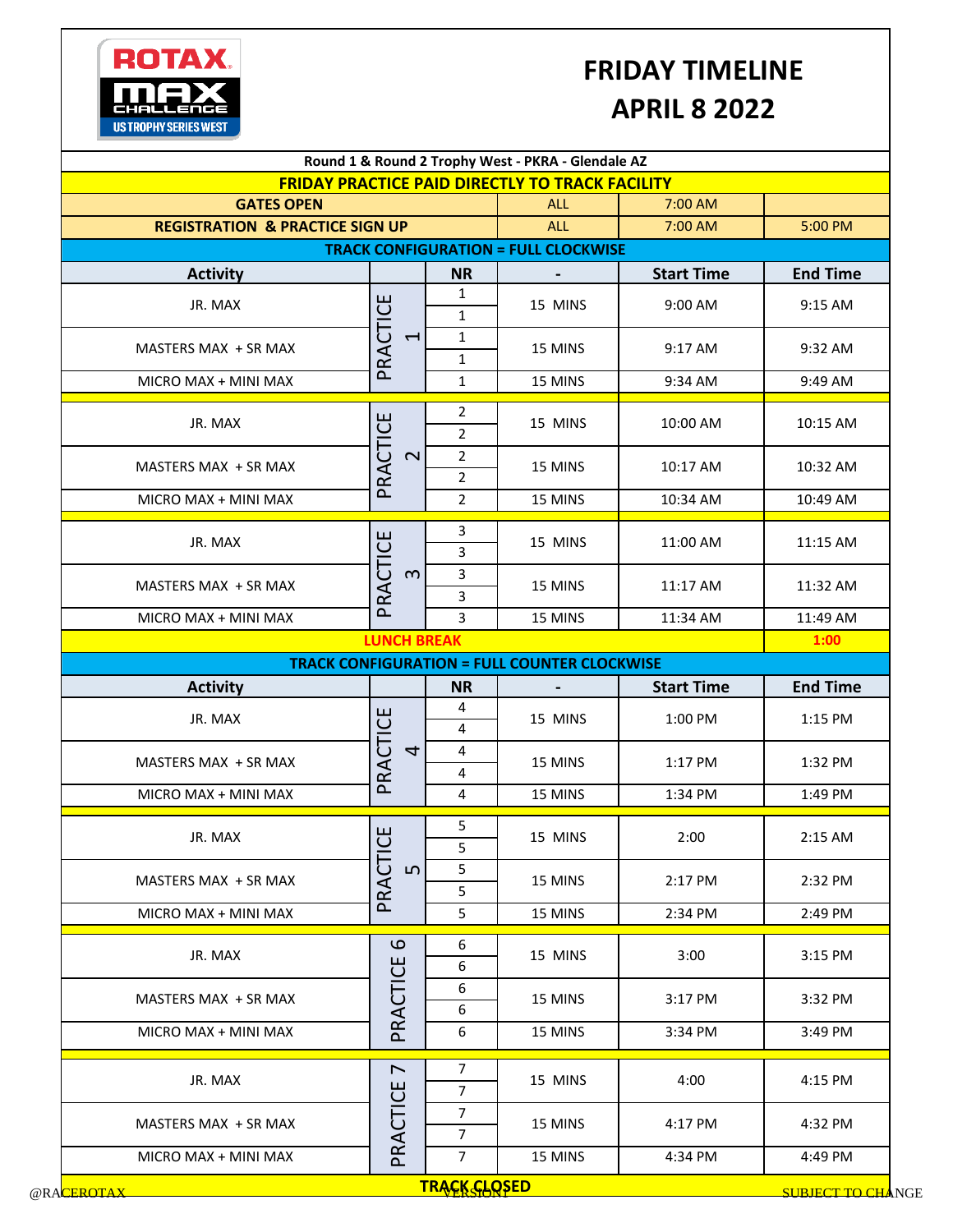## **SATURDAY TIMELINE APRIL 9**

| Round 1 & Round 2 Trophy West - PKRA - Glendale AZ         |              |                |         |                   |                 |  |  |  |  |
|------------------------------------------------------------|--------------|----------------|---------|-------------------|-----------------|--|--|--|--|
| <b>Gates OPEN</b>                                          |              | <b>ALL</b>     | 7:00 AM |                   |                 |  |  |  |  |
| <b>TRACK CONFIGURATION = FULL COUNTER CLOCKWISE</b>        |              |                |         |                   |                 |  |  |  |  |
| <b>Activity</b>                                            |              | <b>NR</b>      |         | <b>Start Time</b> | <b>End Time</b> |  |  |  |  |
| JR. MAX                                                    | WARM UP      | $\mathbf{1}$   | 5 MINS  | 8:00 AM           | 8:05 AM         |  |  |  |  |
| MASTERS MAX + SR MAX                                       |              | $\mathbf{1}$   | 5 MINS  | 8:07 AM           | 8:12 AM         |  |  |  |  |
| MICRO MAX + MINI MAX                                       |              | $\mathbf{1}$   | 5 MINS  | 8:14 AM           | 8:19 AM         |  |  |  |  |
| <b>DRIVERS MEETING</b>                                     |              |                |         | 8:30 AM           | 8:50 AM         |  |  |  |  |
| JR. MAX                                                    | QUALIFYING   | $\overline{2}$ | 8 MINS  | 9:00 AM           | 9:08 AM         |  |  |  |  |
| <b>MINI MAX</b>                                            |              | $\overline{2}$ | 8 MINS  | 9:10 AM           | 9:18 AM         |  |  |  |  |
| MASTERS MAX + SR. MAX                                      |              | $\overline{2}$ | 8 MINS  | 9:20 AM           | 9:28 AM         |  |  |  |  |
| <b>MICRO MAX</b>                                           |              | $\overline{2}$ | 8 MINS  | 9:30 AM           | 9:38 AM         |  |  |  |  |
| JR. MAX                                                    |              | 3              | 14 LAPS | 10:00 AM          | 10:15 AM        |  |  |  |  |
| SR. MAX                                                    | PRE-FINAL    | 3              | 14 LAPS | 10:17 AM          | 10:32 AM        |  |  |  |  |
| <b>MASTERS MAX</b>                                         |              | 3              | 14 LAPS | 10:34 PM          | 10:49 PM        |  |  |  |  |
| MICRO MAX                                                  |              | 3              | 12 LAPS | 10:51 AM          | 11:06 AM        |  |  |  |  |
| <b>MINI MAX</b>                                            |              | 3              | 12 LAPS | 11:08 AM          | 11:23 PM        |  |  |  |  |
| <b>LUNCH BREAK</b>                                         | 12:15 PM     |                |         |                   |                 |  |  |  |  |
| JR. MAX                                                    | <b>FINAL</b> | 4              | 20 LAPS | 12:30 PM          | 12:50 PM        |  |  |  |  |
| SR. MAX                                                    |              | 4              | 20 LAPS | 12:55 PM          | 1:15 PM         |  |  |  |  |
| <b>MASTERS MAX</b>                                         |              | 4              | 20 LAPS | 1:20 PM           | 1:40 PM         |  |  |  |  |
| <b>MINI MAX</b>                                            |              | 4              | 16 LAPS | 1:45 PM           | 2:05 PM         |  |  |  |  |
| <b>MICRO MAX</b>                                           |              | 4              | 16 LAPS | 2:10 PM           | 2:40 AM         |  |  |  |  |
| <b>EVENT PODIUM PRESENTATIONS FOLLOWING POST RACE TECH</b> |              |                |         |                   |                 |  |  |  |  |

**ROTAX** 

**US TROPHY SERIES WEST** 

ma